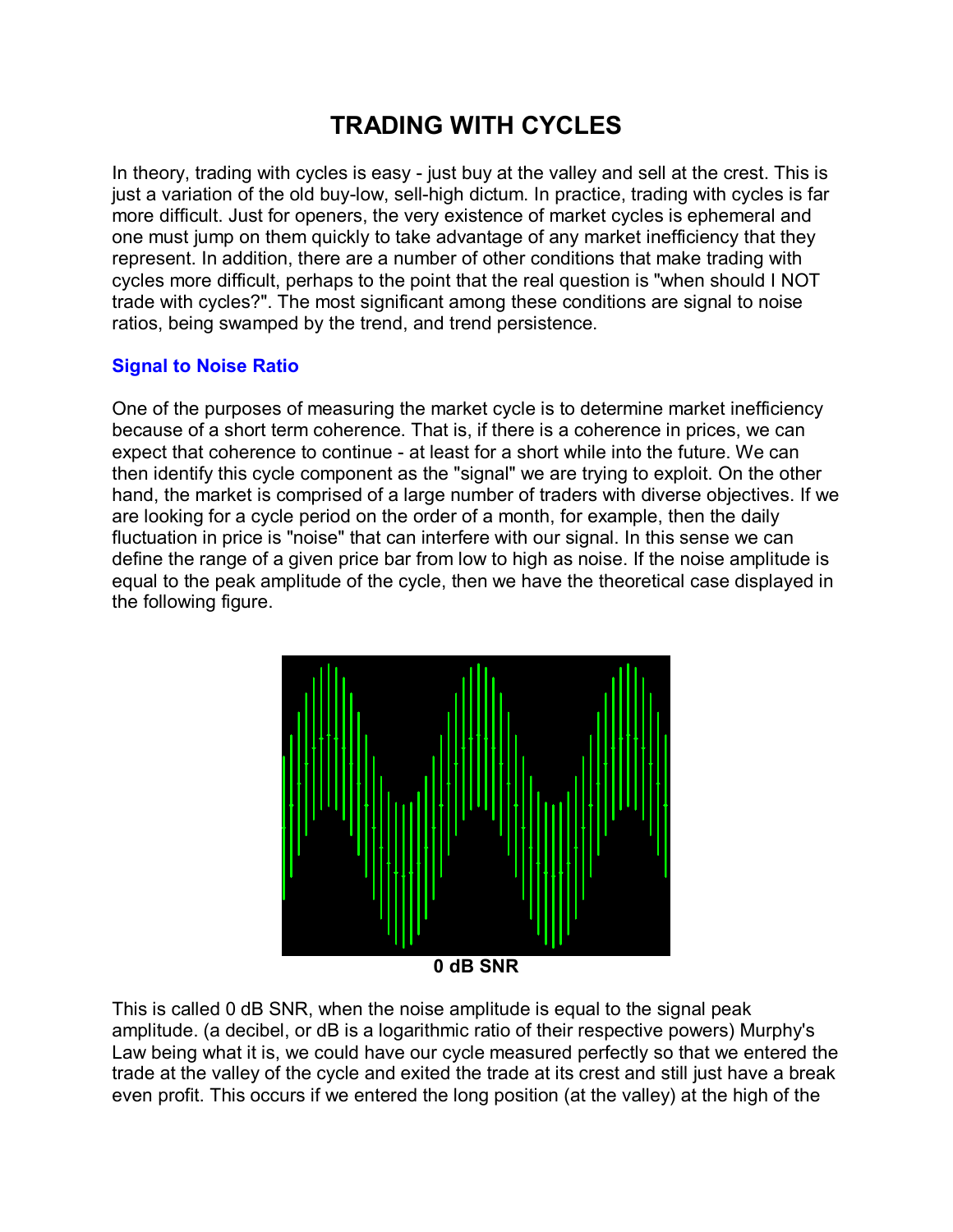bar and exited the position at the crest, but at the low of that bar. So, 0 dB SNR defines a case where it is unlikely to make a profit because it is unlikely you will always know the cycle exactly.

A better defining case for a minimum signal to noise ratio is 6 dB SNR, where the signal peak amplitude is twice the noise amplitude. The theoretical 6 dB SNR case is shown in the following figure.



**6 dB SNR** 

The profit one can realize in the noise-free case can be seen as the difference between the highest tick (at the center of the bar) and the lowest tick (at the center of that bar). The profit one can expect to realize due to noise in this case is exactly half the profit one would obtain in the noise free case. We find this is a workable definition for the minimum signal to noise ratio that can be used when trading the cycle.

### **Trend Swamping**

It is possible that a perfectly measured cycle indicates that the correct trade at the moment is to go short. On the other hand, if the market is in a massive bull trend, it is easily possible that the trend is so strong that it completely negates the advantage of the cyclic trade. A limiting case for trading cycles within a trend is shown in the following figure.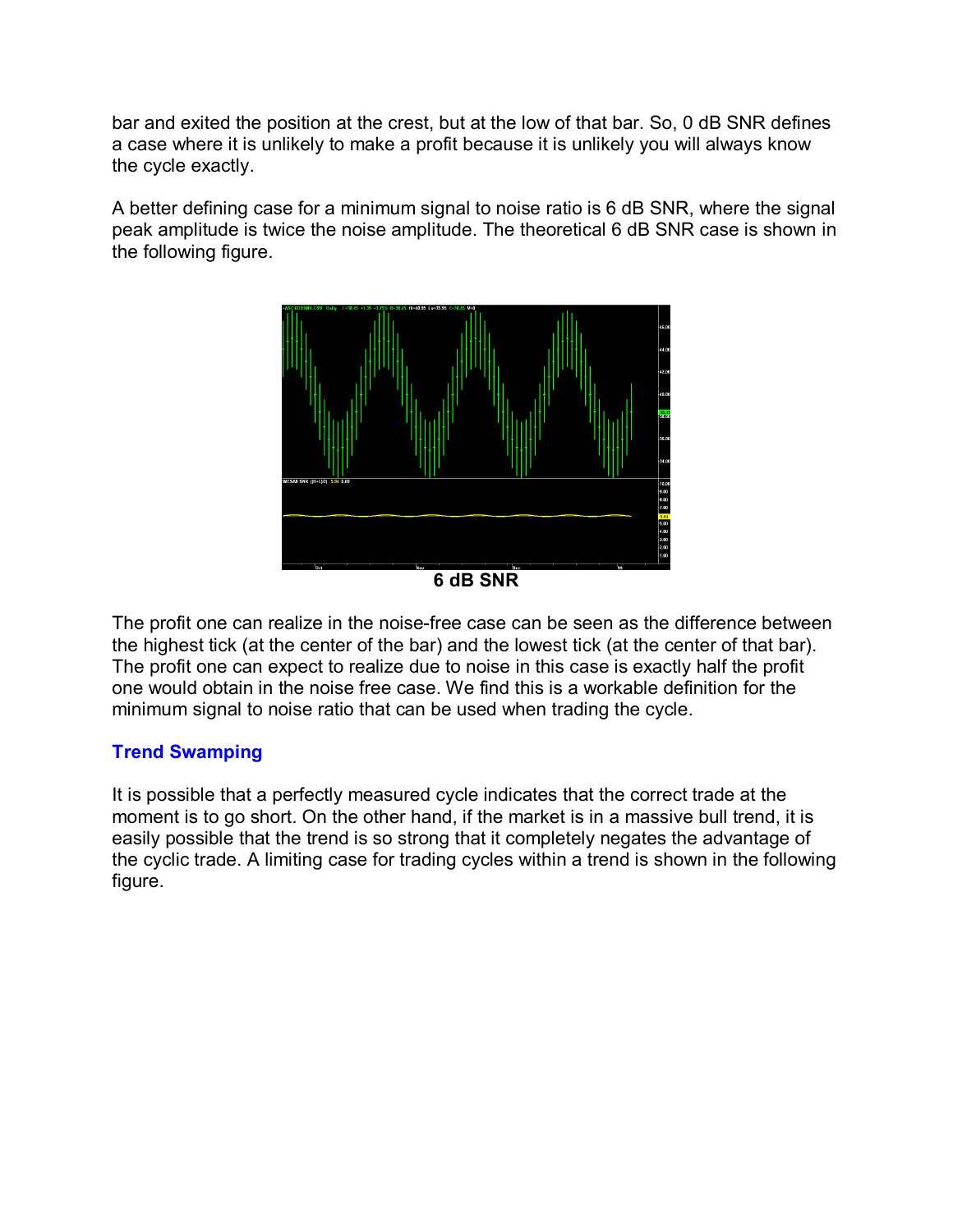

The theoretical cycle is shown as the red curve, and would have a profit of 2 if the trade was to sell short at the crest and exit at the valley. The theoretical trendline is shown as the straight black line, and has a slope exactly equal to twice the peak amplitude of the cycle (or equal to the peak-to-peak amplitude, if you prefer). Assuming a model where the cycle component and trend component are added together to form a composite waveform, the theoretical model price is shown as the blue line. Following an identical strategy of selling short at the crest and exiting at the valley, the profit is now approximately half the profit that was realized in the absence of the trend. We find that the definition for trend swamping is when the trend slope across the period of the cycle exceeds twice the cycle amplitude is workable.

### **Trend Persistence**

As shown in the previous chart, one expects the cycle component of the market to crisscross the trend component approximately every half cycle. As a practical matter, there are times when the price stays on one side of the "instantaneous trendline" for an extended period of time. This usually happens when the cycle amplitude is relatively small. We find it helpful to avoid trading the cycles when the price has not crossed the instantaneous trendline within the last half cycle.

### **Trading Mode Indicator**

In MESA8 we accurately measure the cycle period, show the cycle and instantaneous trend components. We also consolidate the conditions under which one should trade the cycle mode or the trend mode of the market. The following figure shows these components in a real-world example of the 30 Year Treasury Bond Continuous Contract for the year prior to June 2005.